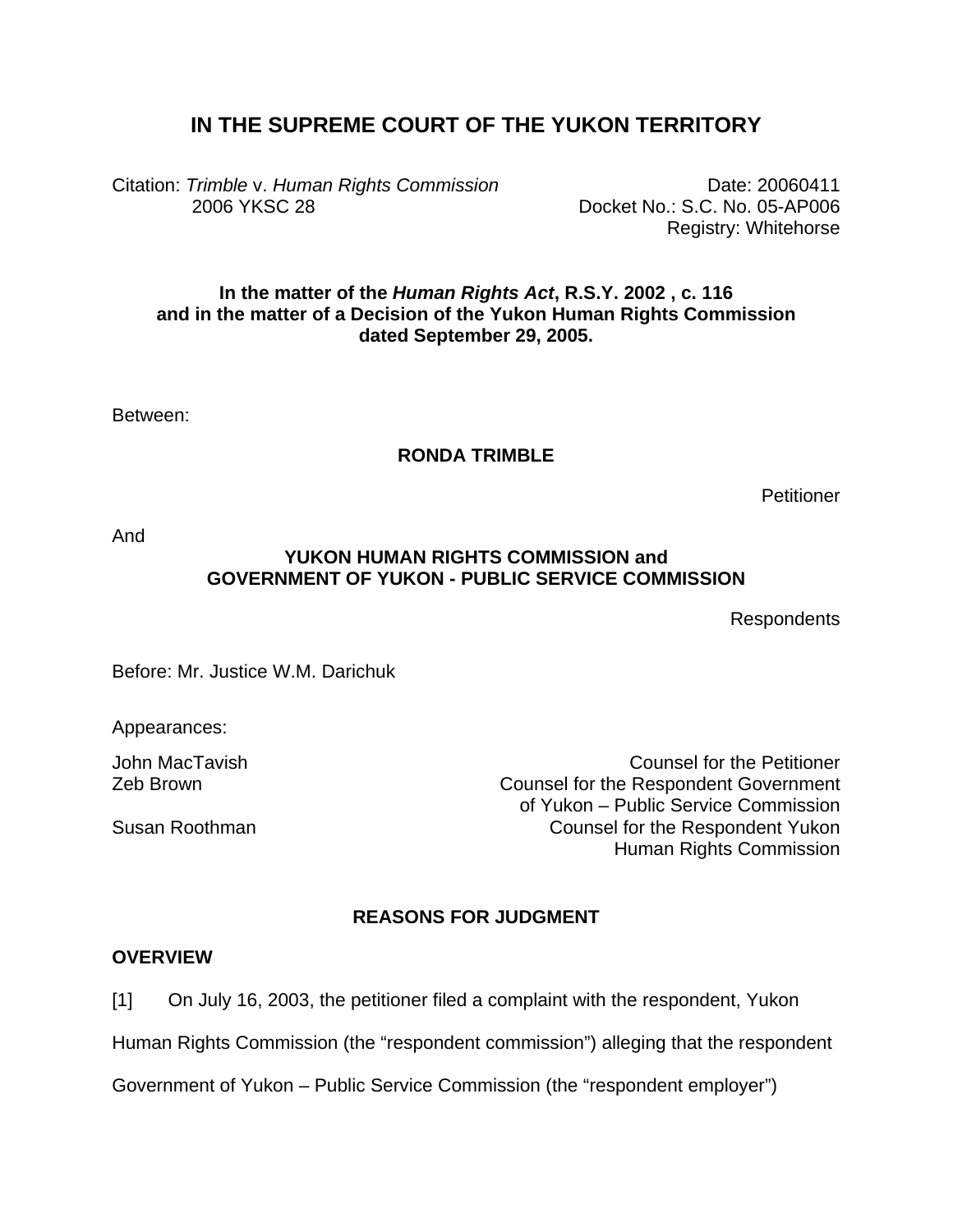"breached sections 7(h), 9(b) and 8 of the Yukon *Human Rights Act*, R.S.Y. c. 116 (the "*Act*") by discriminating against her on the basis of her disability when it terminated her employment at the Department of Health and Social Services and failed to accommodate her disability."

[2] On September 29, 2005, the respondent commission dismissed her complaint. The petitioner seeks an order, *inter alia*, quashing this decision.

#### **BACKGROUND**

[3] The petitioner commenced employment with the respondent employer on April 1, 1997, as a Human Resources Advisor and Acting Director of Human Resources for Health and Social Services. Due to ill-health, she worked part-time from January 2000 to March 2000, when she was diagnosed with fibromyalgia and osteoarthritis. She commenced medical leave the following month and was authorized for long-term disability in July 2000. This leave for medical reasons continued until her employment was terminated, effective January 31, 2003. During this time, she maintained contact with the respondent employer. She provided required documentation to extend her medical leave and regularly submitted doctor's notes indicating she was medically unfit to resume her employment.

[4] On December 2, 2002, the Acting Manager of Reintegration advised the petitioner that her position was being filled. Further, that (a) the Department could offer her another position that obligated her to being at work immediately or be fired, or (b) her doctor could fill out a form entitled "Medical Form Re: Disability" which she would review to determine her ability to perform work duties, her needs for accommodation and the date she would be medically fit to return to work. Although she reviewed the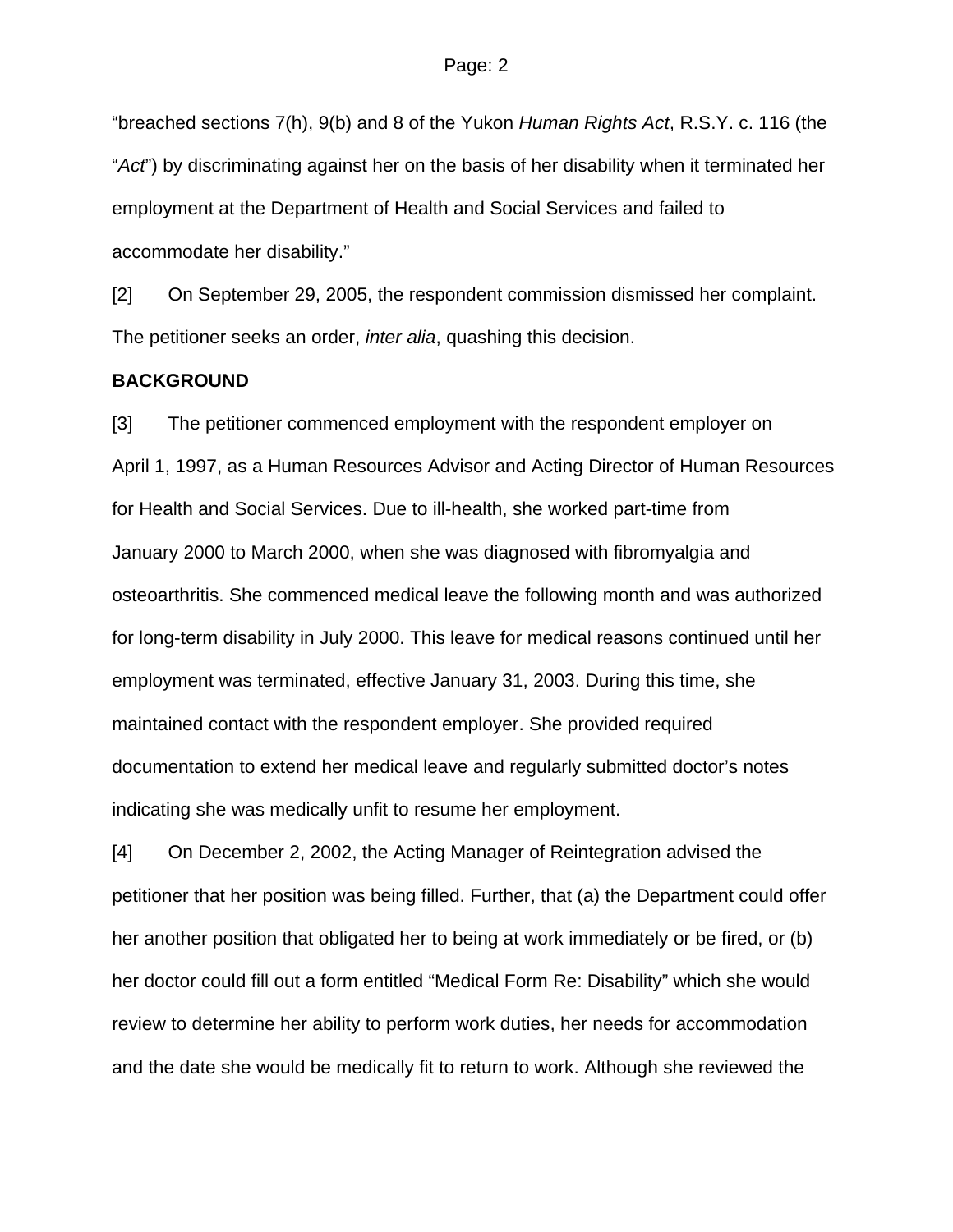form with her doctor, it was not completed due to his imminent departure on vacation. However, her doctor stated in writing that the petitioner was medically unfit to work until July 2003, at which time he would review her ability to work. The petitioner mailed the information from her doctor together with a leave application to the respondent employer on December 10, 2002.

[5] The following month she received a letter dated January 16, 2003, from the Deputy Minister of Health and Social Services terminating her employment as of January 31, 2003.

[6] The Director of Human Rights, pursuant to section 4(1) of the *Human Rights* 

*Regulations*, O.I.C. 988/170 directed an investigation of the aforesaid complaint. Upon

completion of this investigation, a written report dated June 14, 2005, and headed

"Investigation Report" was prepared. To discharge its statutory obligations under

sections 20 and 21 of the *Act*, a copy of the Investigation Report was sent to the

respondent employer and the complainant together with a letter inviting their written

submission in response to this report.

[7] By letter dated September 29, 2005, the parties were informed of the decisions of the respondent commission on September 21, 2005. It reads, in part:

> "The Commissioners first considered the allegations of the Complainant regarding the thoroughness of the Investigation Report in order to decide whether the Investigation Report presented an adequate basis to proceed. Based on a review of the following documents from File # W.272-03:

- 1. Investigation Report Dated June 15, 2005.
- 2. Submissions by the Complainant dated September 15, 2005.
- 3. Memorandum from legal counsel dated September 21, 2005.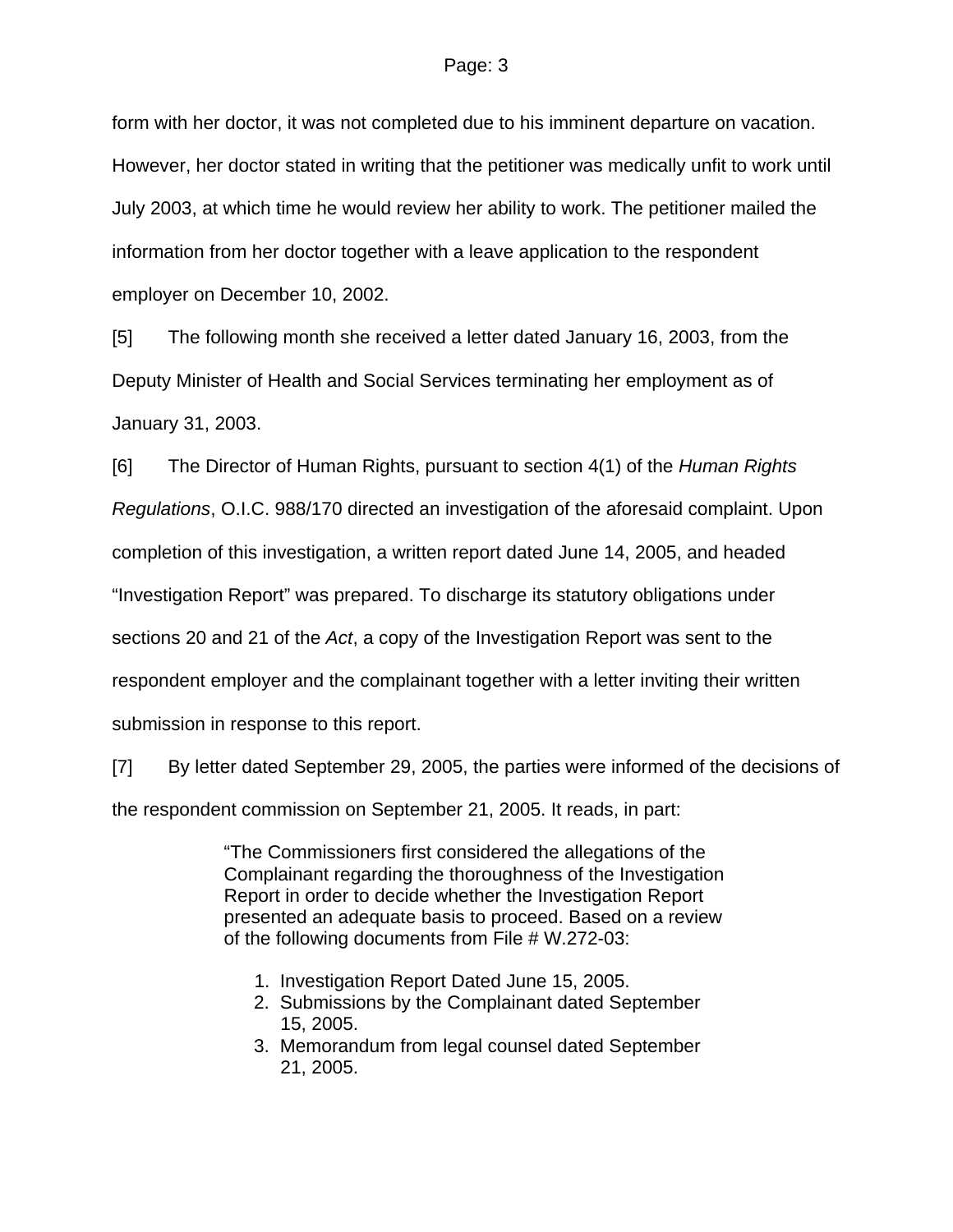The Commissioners decided that the Investigation Report meets the requirement of thoroughness, i.e. that the investigator did not fail to investigate obviously crucial evidence and did not fail to address fundamental aspects of the complaint.

The Commissioners then continue [*sic*] to consider the following documents from the complaint file to decide whether to dismiss, try to settle or refer the complaint for adjudication:

- 1. Subject Matter of the Complaint;
- 2. Respondent's Defense to the Complaint dated January 28, 2004;
- 3. The Complainant's Rebuttal dated April 21, 2004;
- 4. The Investigation Report dated June 15, 2005; and
- 5. The Complainant's submissions dated September 15, 2005.

The Commissioners reviewed the above documents and the various issues involved and found that there is not a reasonable basis in the evidence to warrant proceeding to the next stage.

# **RELEVANT STATUTORY PROVISIONS**

[8] The relevant provisions of the *Act* read as follows:

# **Objects**

**1**(1) The object of this Act are

(a) to further in the Yukon the public policy that every individual is free and equal in dignity and rights;

(b) to discourage and eliminate discrimination;

(c) to promote recognition of the inherent dignity and worth and of the equal and inalienable rights of all members of the human family, these being principles underlying the *Canadian Charter of Rights and Freedoms* and the *Universal Declaration of Human Rights* and other solemn undertakings, international and national, which Canada honours.

(2) This Act does not affect rights pertaining to aboriginal peoples established by the *Constitution of Canada* or by a land claims agreement.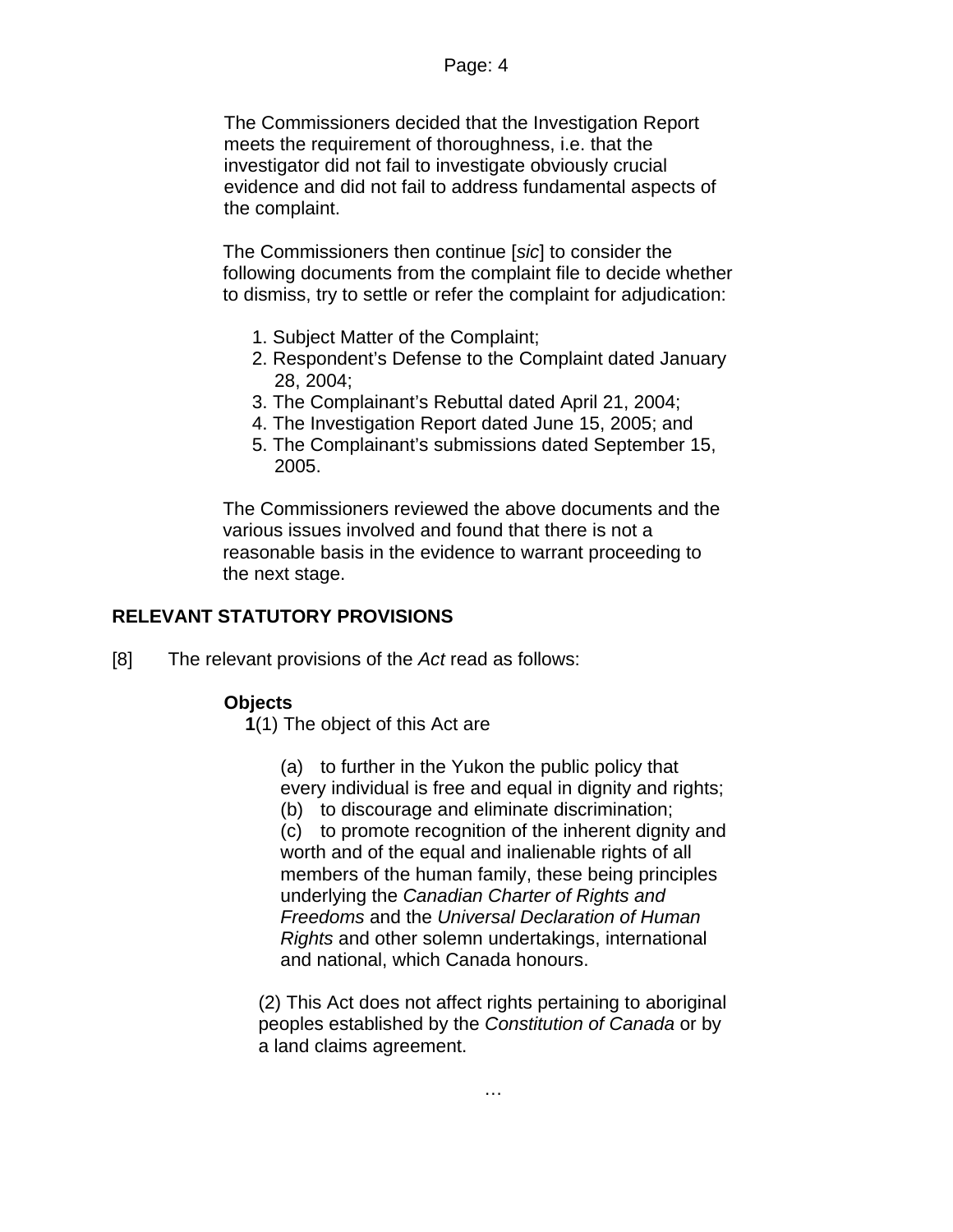## **Prohibited grounds**

**7** It is discrimination to treat any individual or group unfavourably on any of the following grounds

…

(h) physical or mental disability;

…

#### **Duty to provide for special needs**

**8**(1) Every person has a responsibility to make reasonable provisions in connection with employment, accommodations, and services for the special needs of others if those special needs arise from physical disability, but this duty does not exist if making the provisions would result in undue hardship.

(2) For the purposes of subsection (1) "undue hardship" shall be determined by balancing the advantages and disadvantages of the provisions by reference to factors such as

- (a) safety;
- (b) disruption to the public;
- (c) effect on contractual obligations;
- (d) financial cost;
- (e) business efficiency.

(3) This Act does not apply to structures which at the commencement of this Act were existing and complied with the applicable requirements of the *Building Standards Act* and regulations under that Act.

## **Prohibited discrimination**

**9** No person shall discriminate

(b) in connection with any aspect of employment or application for employment;

…

…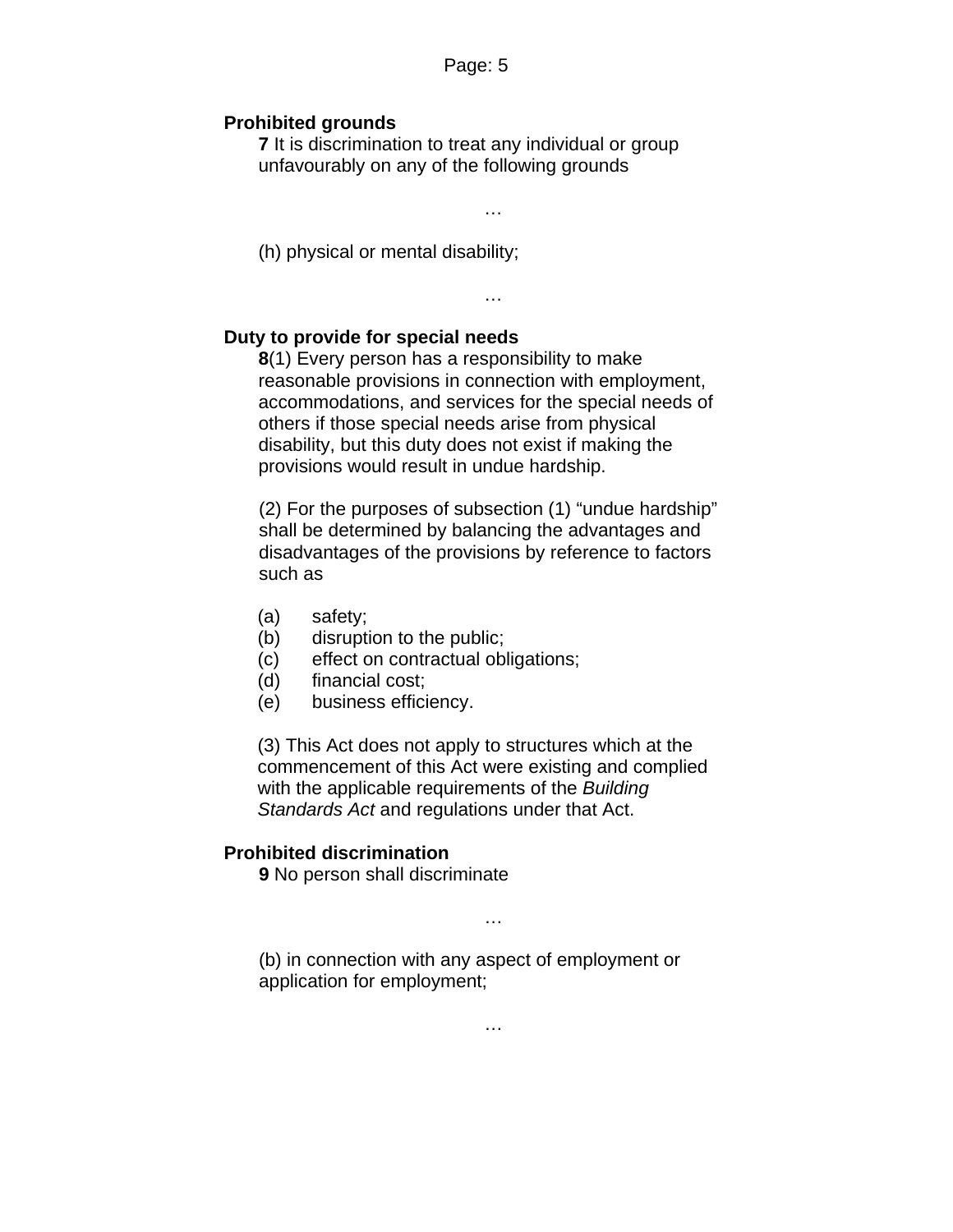### **Human Rights Commission**

**16** (1) There shall be a Yukon Human Rights Commission accountable to the Legislature and the commission shall

(a) promote the principle that every individual is free and equal in dignity and rights;

(b) promote the principle that cultural diversity is a fundamental human value and a basic human right;

(c) promote education and research designed to eliminate discrimination;

(d) promote a settlement of complaints in accordance with the objects of this Act by agreement of all parties;

(e) cause complaints which are not settled by agreement to be adjudicated, and at the adjudication adopt the position which in the opinion of the commission best promotes the objects of this Act.

(2) The commission shall conduct education and research on the principle of equal pay for work of equal value in the private sector.

# **Appointment of commission**

**17**(1) The commission shall consist of a minimum of three and a maximum of five members who shall be appointed for a term of three years by the Legislature.

…

#### **Director of Human Rights**

**19** There shall be a Director of Human Rights responsible to the commission for

(a) ensuring that complaints are dealt with in accordance with this Act;

(b) carrying out, in accordance with the commission's policies and directives, the administration of this Act.

#### **Complaints**

**20**(1) Any person believing that there has been a contravention of this Act against them may complain to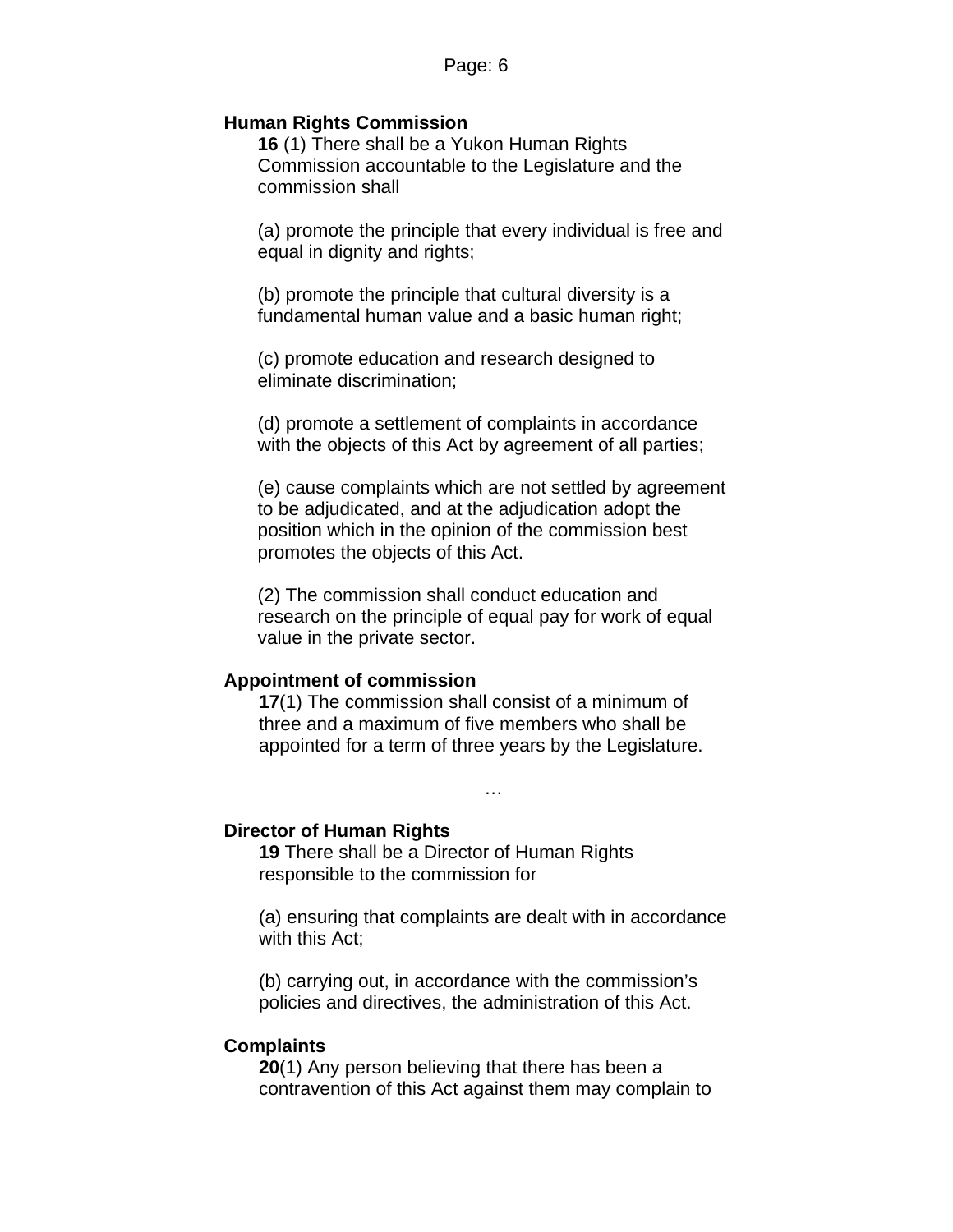the commission who shall investigate the complaint unless

(a) the complaint is beyond the jurisdiction of the commission;

(b) the complaint is frivolous or vexatious; or

(c) the victim of the contravention asks that the investigation be stopped.

**Disposition of complaints by commission**

**21** After investigation, the commission shall

(a) dismiss the complaint; or

(b) try to settle the complaint on terms agreed to by the parties; or

…

(c) ask a board of adjudication to decide the complaint.

[9] Section 4(1) of the Human Rights Regulations, O.I.C. 988/170 reads:

"The Director of Human Rights shall investigate or direct the investigation of each complaint."

[10] As noted by McLachlin C.J. at paras. 21 and 22 in *Dr. Q.* v. *College of Physicians* 

*and Surgeons of British Columbia*, 2003 SCC 19:

"… In every case where a statute delegates power to an administrative decision-maker, the reviewing judge must begin by determining the standard of review on the pragmatic and functional approach. In *Pushpanathan*, this Court unequivocally accepted the primacy of the pragmatic and functional approach to determining the standard of judicial review of administrative decisions. Bastarache J. affirmed that "[t]he central inquiry in determining the standard of review exercisable by a court of law is the legislative intent of the statute creating the tribunal whose decision is being reviewed" (para. 26). However, this approach also gives due regard to "the consequences that flow from a grant of powers" (*Bibeault*, at p. 1089) and, while safeguarding "[t]he role of the superior courts in maintaining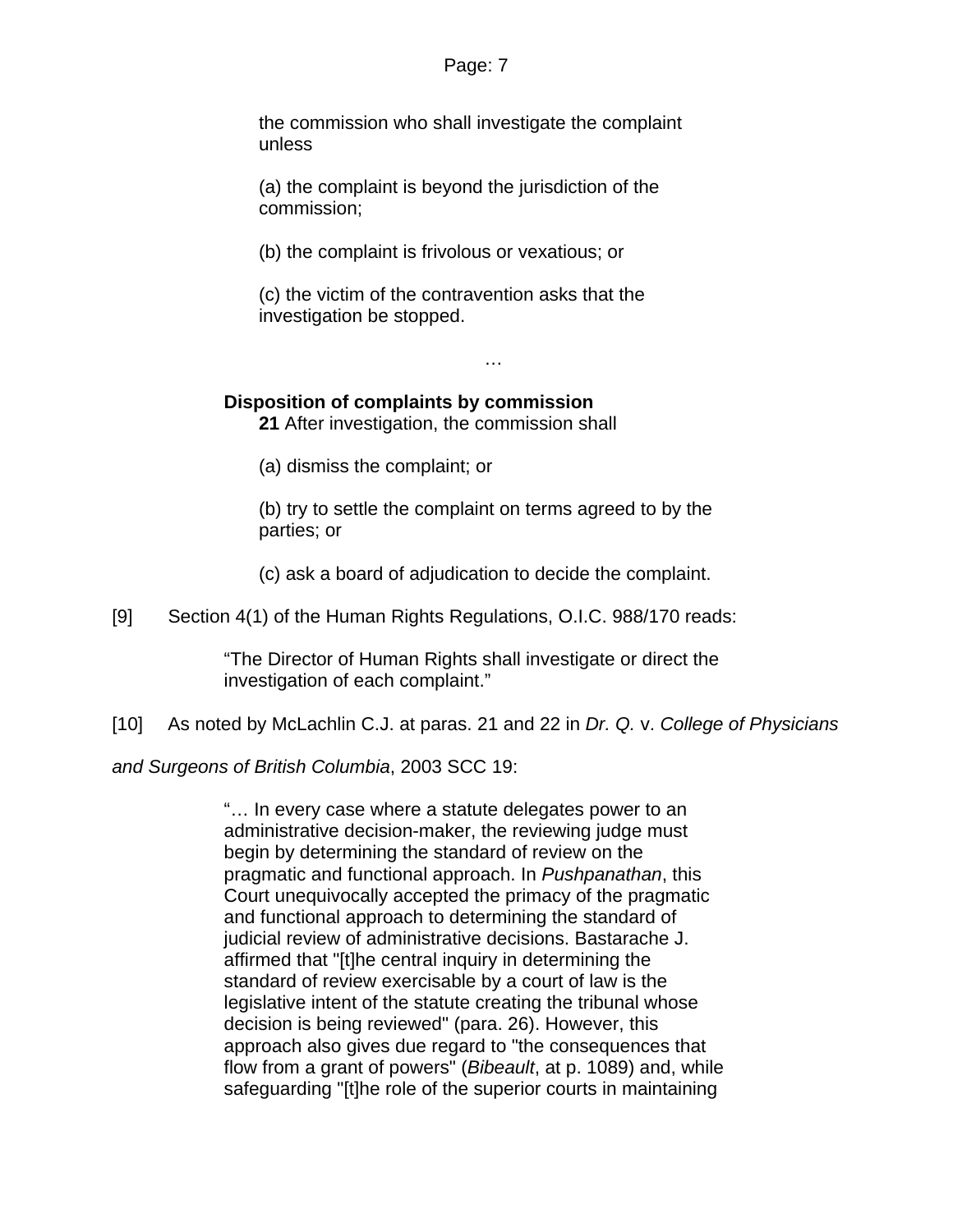the rule of law" (p. 1090), reinforces that this reviewing power should not be employed unnecessarily. In this way, the pragmatic and functional approach inquires into legislative intent, but does so against the backdrop of the courts' constitutional duty to protect the rule of law.

To determine standard of review on the pragmatic and functional approach, it is not enough for a reviewing court to interpret an isolated statutory provision relating to judicial review. Nor is it sufficient merely to identify a categorical or nominate error, such as bad faith, error on collateral or preliminary matters, ulterior or improper purpose, no evidence, or the consideration of an irrelevant factor. Rather, the pragmatic and functional approach calls upon the court to weigh a series of factors in an effort to discern whether a particular issue before the administrative body should receive exacting review by a court, undergo "significant searching or testing" (*Southam, supra*, at para. 57), or be left to the near exclusive determination of the decision-maker. These various postures of deference correspond, respectively, to the standards of correctness, reasonableness *simpliciter*, and patent unreasonableness."

[11] The four contextual factors which must be analyzed to determine the appropriate

standard of review (and resulting degree of curial deference owed to the administrative

tribunal) are the presence or absence of a privative clause or statutory right of appeal;

the expertise of the tribunal relative to that of the reviewing court or the issue in

question; the purposes of the legislation and the provision in particular; and, the nature

of the question – law, fact or mixed law and fact.

[12] A consideration of these contextual factors of the pragmatic and functional

approach endorse the conclusion that the applicable standard of review herein is that of reasonableness *simpliciter*.

[13] There is no privative clause in the *Act* precluding judicial review. However, curial deference may still be appropriate. As noted by Major J. in *Zenner* v. *Prince Edward Island College of Optometrists,* [2005] S.C.J. No. 80, at para. 21: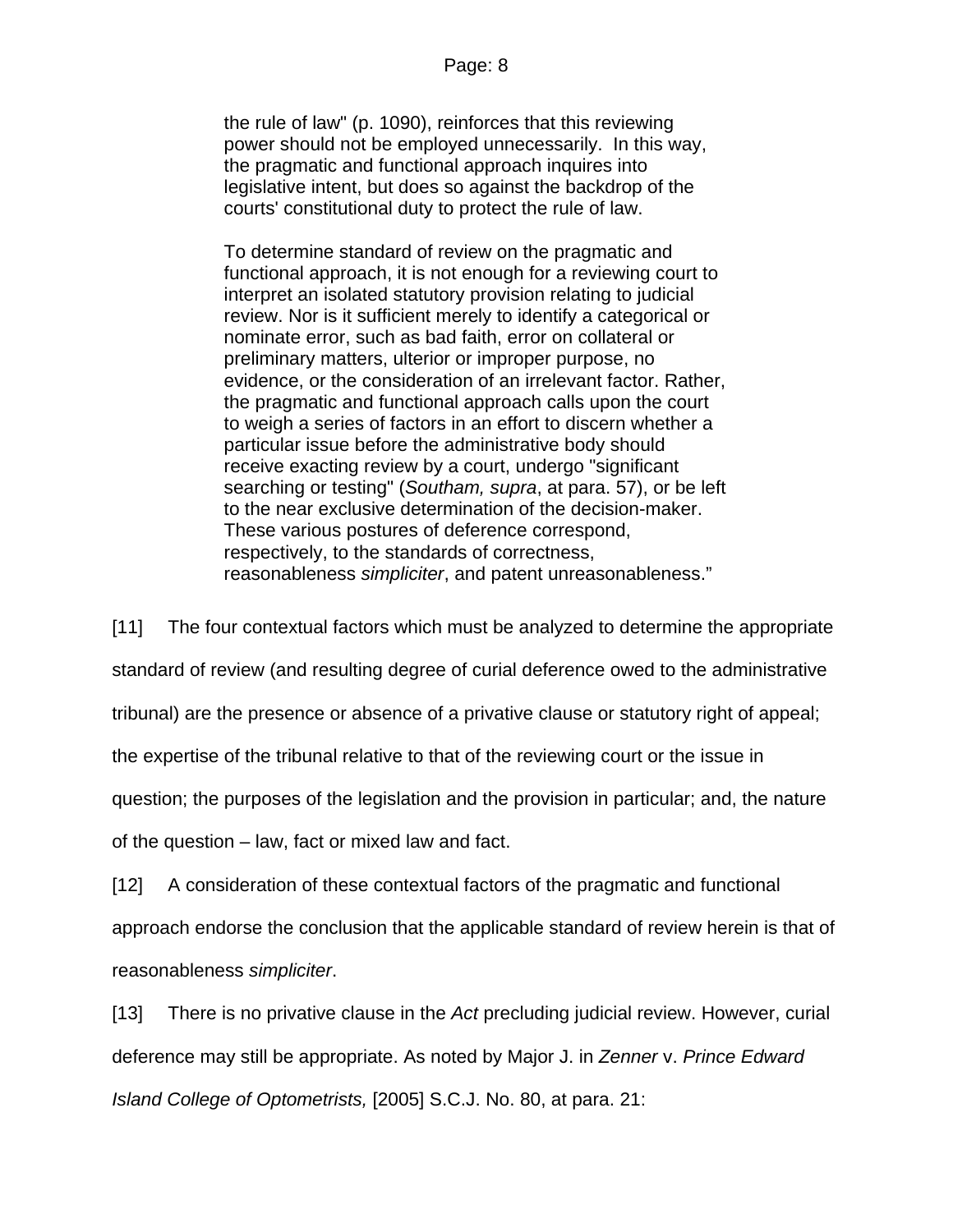"… The absence of a privative clause (or a statutory appeal) does not necessarily imply a high standard of scrutiny, where other factors dictate a lower standard. The specialization of duties intended by the legislature may warrant deference notwithstanding the absence of a privative clause: *Law Society of New Brunswick* v. *Ryan*, [2003] 1 S.C.R. 247, 2003 SCC 20, at para. 29."

[14] An analysis of the second contextual factor relating to the expertise of the tribunal (or commission) must characterize the expertise, consider its own expertise relative to that of the tribunal and identify the issue relative to that expertise. The decision of the Commissioners dealt firstly, with the adequacy or thoroughness of the report to deal with the fundamental aspects of the complainant and secondly, whether there was a reasonable evidentiary basis to warrant proceeding to the next stage. Subsumed in these questions were factual determinations by the investigator which included the nature and extent of her disability, whether she was treated unfavourably and whether her disability was a factor in her unfavourable treatment. These issues fall within the ambit of the superior expertise of a human rights tribunal relating to fact finding in a human rights context. Other issues such as the nature and extent of legal onus under s. 8(1) of the *Act* "are ultimately matters within the province of the judiciary, and involve concepts of statutory interpretation and general legal reasoning which the courts must be supposed competent to perform. The courts cannot abdicate this duty to the tribunal." (See *Canada (Attorney General)* v. *Mossop*, [1993] 1 S.C.R. 554 at para. 45.)

[15] The objects of the respondent commission set forth in the *Act* are to promote a settlement of the complaint after investigation or a review, dismiss the complaint or ask a board of adjudicator to decide it.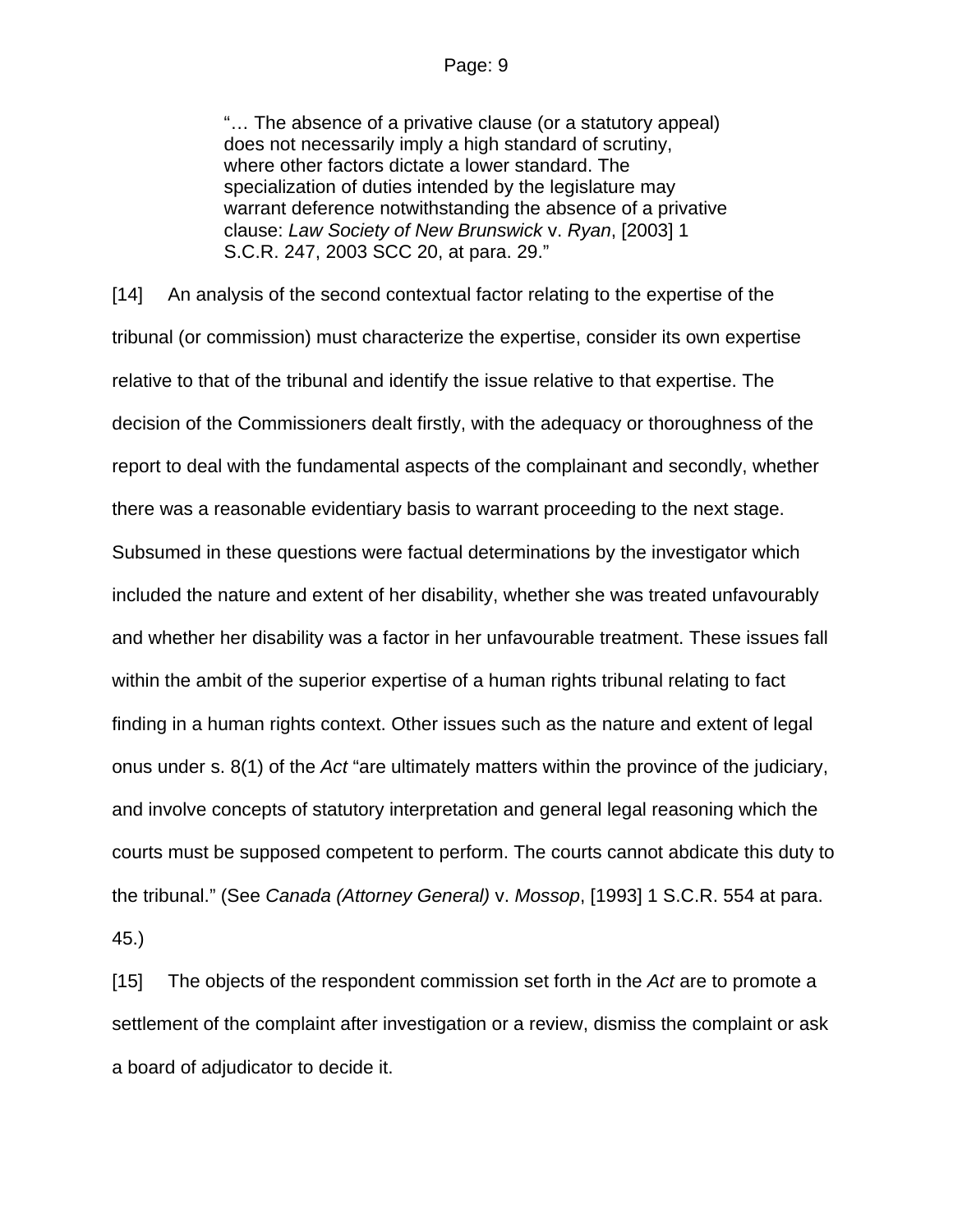[16] Section 1(1) of the *Act* stipulates the objects of this legislation which include

discouraging or eliminating discriminatory practices on any of the enumerated grounds.

Specifically identified and prohibited under s. 7(h) is discrimination on the ground of

physical or mental disability. As Linden J.A. observed in *Sketchley* v. *Canada (Attorney* 

*General),* [2005] F.C.J. No. 2056, at para. 74:

"… The protection of human and individual rights is a fundamental value in Canada and any institution, organization or person given the mandate by law to delve into human rights issues should be subjected to some control by judicial authorities."

[17] Since the standard of review herein is reasonableness *simpliciter*, the following observations of Iacobucci J. in *Law Society of New Brunswick* v. *Ryan*, [2003] S.C.J. No. 17, at paras. 46 – 48, appear apt:

> Judicial review of administrative action on a standard of reasonableness involves deferential self-discipline. A court will often be forced to accept that a decision is reasonable even if it is unlikely that the court would have reasoned or decided as the tribunal did (see *Southam, supra*, at paras. 78-80). If the standard of reasonableness could "float" this would remove the discipline involved in judicial review: courts could hold that decisions were unreasonable by adjusting the standard towards correctness instead of explaining why the decision was not supported by any reasons that can bear a somewhat probing examination.

The content of a standard of review is essentially the question that a court must ask when reviewing an administrative decision. The standard of reasonableness basically involves asking "After a somewhat probing examination, can the reasons given, when taken as a whole, support the decision?" This is the question that must be asked every time the pragmatic and functional approach in *Pushpanathan, supra*, directs reasonableness as the standard. Deference is built into the question since it requires that the reviewing court assess whether a decision is basically supported by the reasoning of the tribunal or decision-maker, rather than inviting the court to engage *de*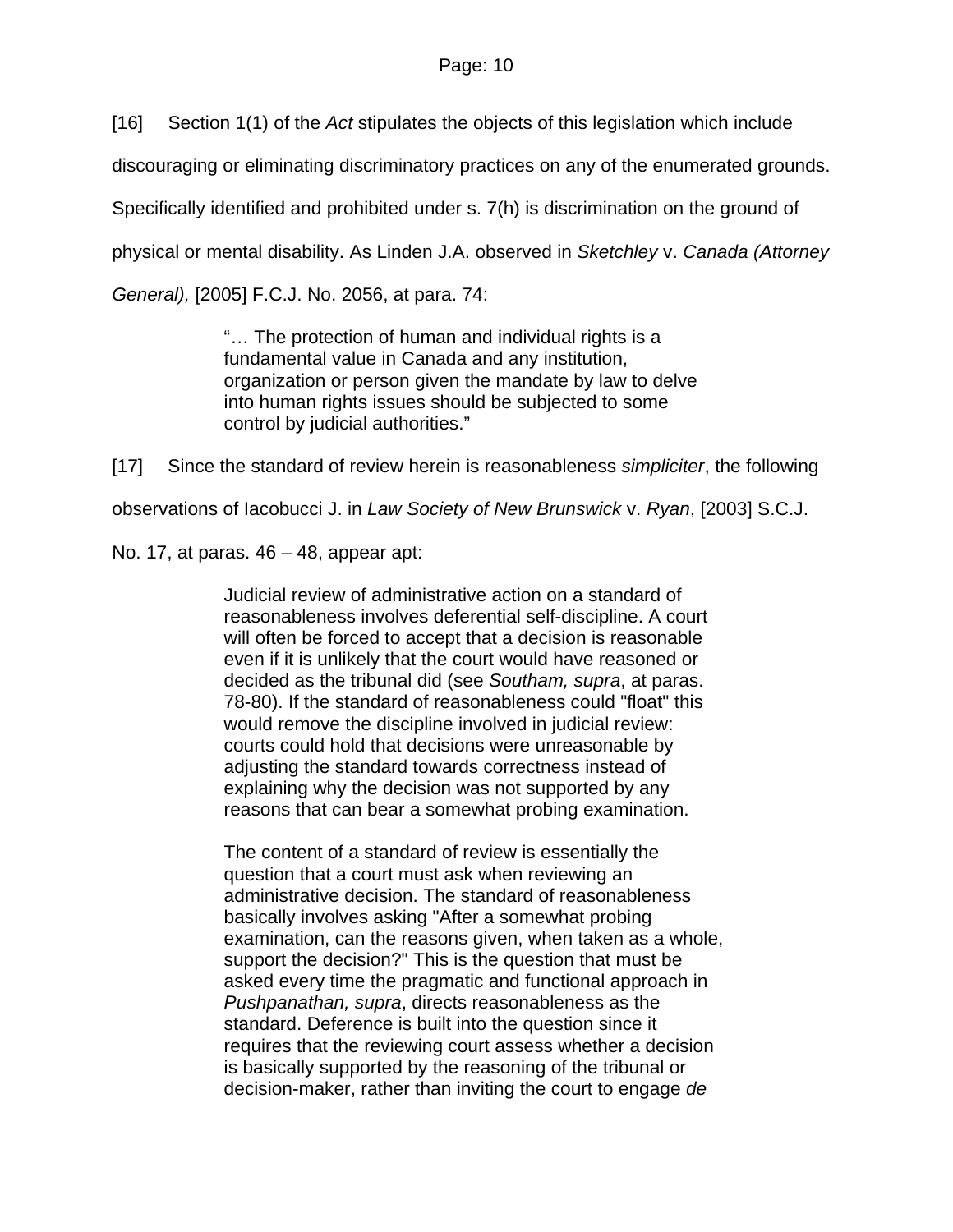*novo* in its own reasoning on the matter. Of course, the answer to the question must bear careful relation to the context of the decision, but the [page268] question itself remains constant. The suggestion that reasonableness is an "area" allowing for more or less deferential articulations would require that the court ask different questions of the decision depending on the circumstances and would be incompatible with the idea of a meaningful standard. I now turn to a closer examination of what a reviewing court should do when engaging in its somewhat probing examination of an administrative decision.

(2) What Does the Reasonableness Standard Require of a Reviewing Court?

Where the pragmatic and functional approach leads to the conclusion that the appropriate standard is reasonableness *simpliciter*, a court must not interfere unless the party seeking review has positively shown that the decision was unreasonable (see *Southam, supra*, at para. 61). In *Southam*, at para. 56, the Court described the standard of reasonableness *simpliciter*:

An unreasonable decision is one that, in the main, is not supported by any reasons that can stand up to a somewhat probing examination. Accordingly, a court reviewing a conclusion on the reasonableness standard must look to see whether any reasons support it.

[18] Commenting on the standard of review concerning a decision to dismiss a

complaint after the investigation phase, Pelletier J.A., in *Hutchinson* v. *Canada (Minister* 

*of Environment)*, [2003] F.C.J. 439, states at para. 64:

"… The decision in question is a decision to dismiss a complaint after the investigation phase, without referring the complaint to a tribunal. The clearest statement of the standard of review of such decisions is found in Bourgeois v. Canadian Imperial Bank of Commerce, [2000] F.C.J. 1655 (F.C.A.) (QL) where Décary J.A. said the following [at paragraph 3]:

> MacKay J. was of the view, and rightly so, that the standard of review of a decision of the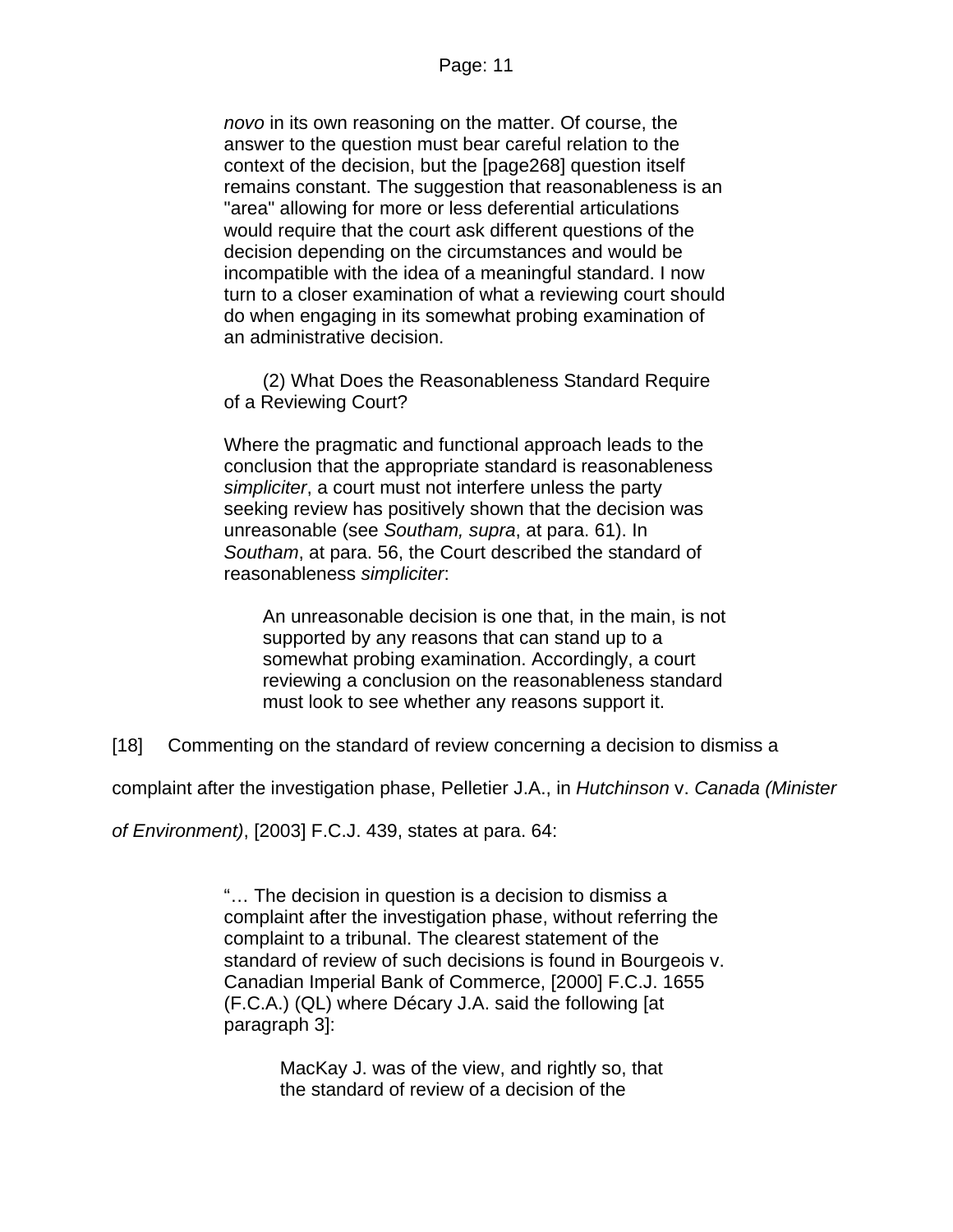Commission to dismiss a complaint requires a very high level of deference by the Court unless there be a breach of the principles of natural justice or other procedural unfairness or unless the decision is not supportable on the evidence before the Commission. …"

[19] According to Sopinka J. in *Syndicat des employés de production du Québec et de l'Acadie* v. *Canada (Human Rights Commission)*, [1989] 2 S.C.R. 879 at para. 27, the question to be decided at the conclusion of the screening process in whether there was "a reasonable basis in the evidence for proceeding to the next stage". Without providing any reasons, this question was specifically addressed by the respondent commission after it decided that the report met "the requirement of thoroughness, i.e. that the investigator did not fail to investigate obviously crucial evidence and did not fail to address the fundamental aspects of the complaint."

[20] As Sopinka J. further notes "The investigator in conducting the investigation,

does so as an extension of the Commission". Without having provided written reasons,

the reasons contained in the Investigative Report must be treated as the reasons of the

Commissioners.

[21] The failure to provide written reasons for its decision was the subject of

comments by Linden J.A. in *Sketchley* v. *Canada (Attorney General), supra,* at para. 37. He observes:

> "… When the Commission adopts an investigator's recommendations and provides no reasons or only brief reasons, the Courts have rightly treated the investigator's Report as constituting the Commission's reasoning for the purpose of the screening decision under section 44(3) of the Act (SEPQA, supra at para. 35; Bell Canada v. Communications, Energy and Paperworkers Union of Canada (1999) 167 D.L.R. (4th) 432, [1999] 1 F.C. 113 at para. 30 (C.A.) [Bell Canada]; Canadian Broadcasting Corp.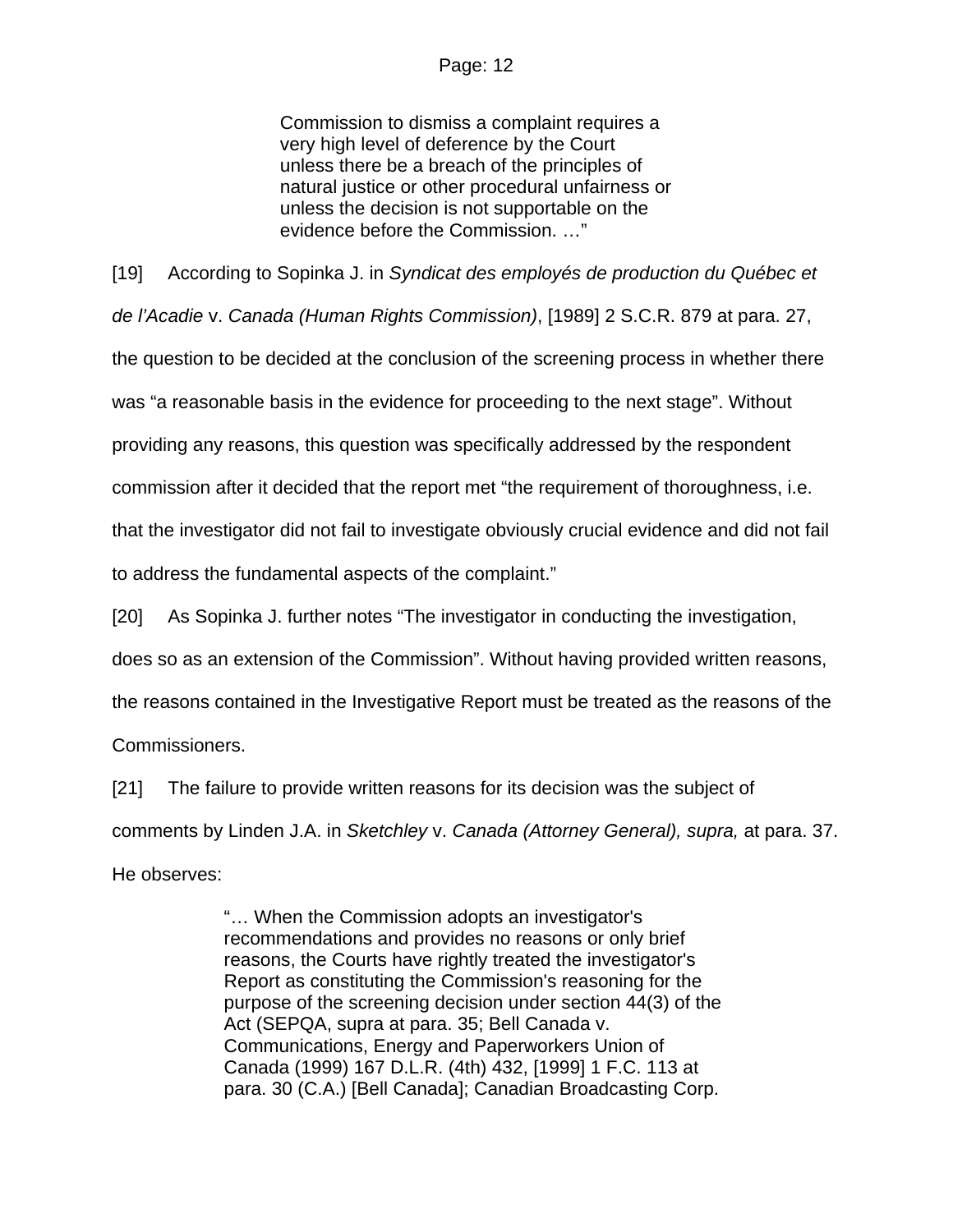v. Paul (2001), 274 N.R. 47, 2001 FCA 93 at para. 43  $(C.A.)$ )."

[22] Although no specific recommendation was made by the investigator, implicit in the decision of the respondent commission was its adoption of his findings embodied in the conclusion that "… the respondent accommodated the complainant to the point of undue hardship, but that the complainant did not meet her duty to facilitate accommodation."

[23] This conclusion is not in accord with his specific finding at para. 32 of his report that "There is insufficient evidence to determine whether the inability to fill the complainant's position constituted an undue hardship to the employer." *Per se*, this finding warranted proceeding to the next state.

[24] Having found evidence to support a *prima facie* case of discrimination based on disability, the remaining question mandated under s. 8 of the *Act* was whether the respondent employer discharged its statutory duty respecting accommodation. In view of his specific factual finding, the investigator erred in law in concluding that absenteeism from employment, coupled with uncertainty regarding future attendance and arbitral case law discharged the employer's statutory burden relating to undue hardship.

[25] The meaning of "undue hardship" was considered by Sopinka J. at para. 19 in *Central Okanagan School District No. 23* v. *Renaud*, [1992] 2 S.C.R. 970. He stated the following:

> "… More than mere negligible effort is required to satisfy the duty to accommodate. The use of the term "undue" infers that some hardship is acceptable; it is only "undue" hardship that satisfies this test. The extent to which the discriminator must go to accommodate is limited by the words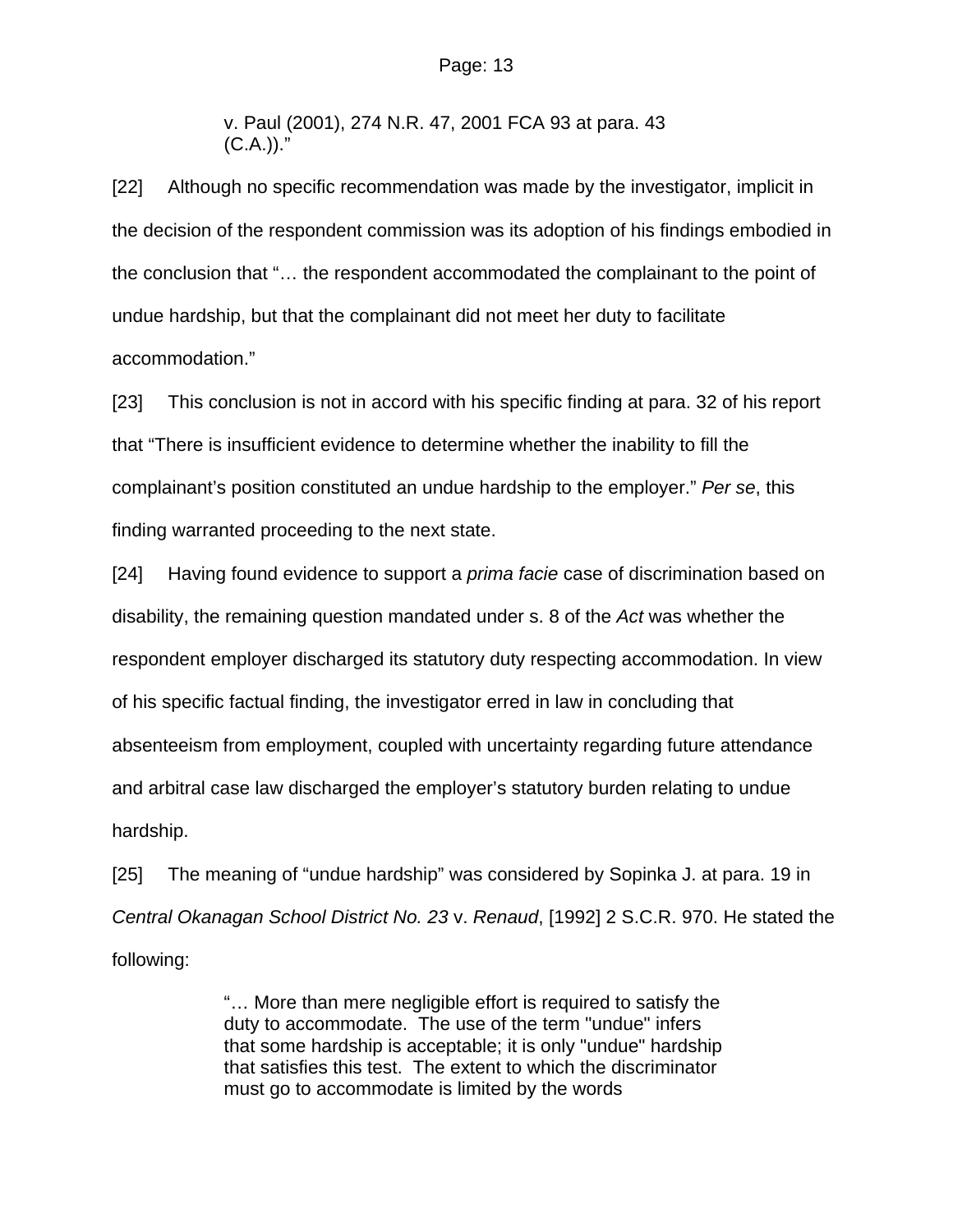"reasonable" and "short of undue hardship". These are not independent criteria but are alternate ways of expressing the same concept. What constitutes reasonable measures is a question of fact and will vary with the circumstances of the case. …"

[26] Section 8(1) of the *Act* mandates an employer to make "reasonable provisions in connection with employment … for the special needs of others if those special needs arose from physical disability, …"

[27] Although some hardship was identified, as staffing problems affecting workplace stability, the evidence falls markedly short of establishing undue hardship and reasonable accommodating measures to the point of undue hardship. It is not without significance that (a) the complainant's position was filled through a combination of redistribution of duties and assignments, (b) the investigator found "there is some evidence to support the allegation that there was some hardship for the employer, but it is not detailed or specific," and (c) the respondent employer was asked to provide "detailed evidence" in support of its allegations of undue hardship "… and did not do so."

#### **PROCEDURAL FAIRNESS**

[28] The pragmatic and functional analysis "does not apply to allegations concerning procedural fairness, which are always reviewed as questions of law". (See *Sketchley* v. *Canada (Attorney General)*, [2005] F.C.J. No. 2056, para. 38.) The content of procedural fairness "goes to the manner in which the Minister went about making his decision whereas the standard of review is applied to the end product of his deliberations." Per Binnie J. at para. 102 in *Canadian Union of Public Employees (C.U.P.E.)* v. *Ontario*, [2003] 1 S.C.R. 539.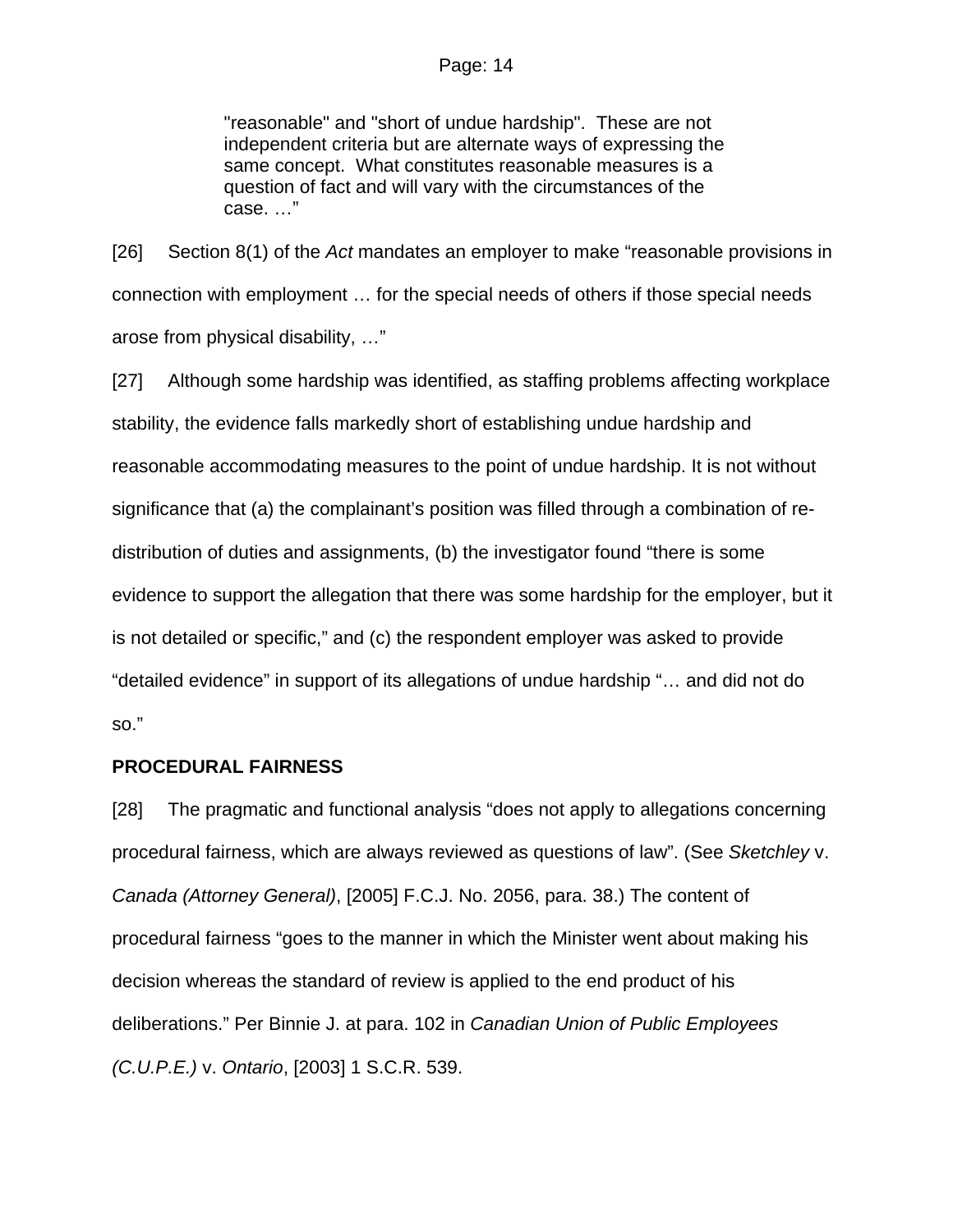[29] The Investigation Report was fundamentally flawed in that it did not meet the

requirement of investigative thoroughness. This constituted a breach of procedural

fairness. The investigator neither investigated crucial medical evidence nor the

measures implemented by the respondent commission to accommodate "several

employees on medical leave that had been for more than 2 years, some as much as 10

years. Two of the employees in question also share one of the complainant's conditions,

fibromyalgia". It remained to be determined if the complainant would continue to be

totally incapacitated after June 30, 2003, and if so, under what conditions or

circumstances, if any, could she return to assume modified employment duties.

[30] Dependant of the totality of the circumstances, procedural fairness may also

require the provision of reasons, by the decision-maker. This subject was reviewed by

L'Heureux-Dubé J. in *Baker* v. *Canada (Minister of Citizen and Immigration)*, [1999] 2

S.C.R. 817. As para. 43, she states:

"In my opinion, it is now appropriate to recognize that, in certain circumstances, the duty of procedural fairness will require the provision of a written explanation for a decision. The strong arguments demonstrating the advantages of written reasons suggest that, in cases such as this where the decision has important significance for the individual, when there is a statutory right of appeal, or in other circumstances, some form of reasons should be required. This requirement has been developing in the common law elsewhere. The circumstances of the case at bar, in my opinion, constitute one of the situations where reasons are necessary. The profound importance of an H & C decision to those affected, as with those at issue in Orlowski, Cunningham, and Doody, militates in favour of a requirement that reasons be provided. It would be unfair for a person subject to a decision such as this one which is so critical to their future not to be told why the result was reached."